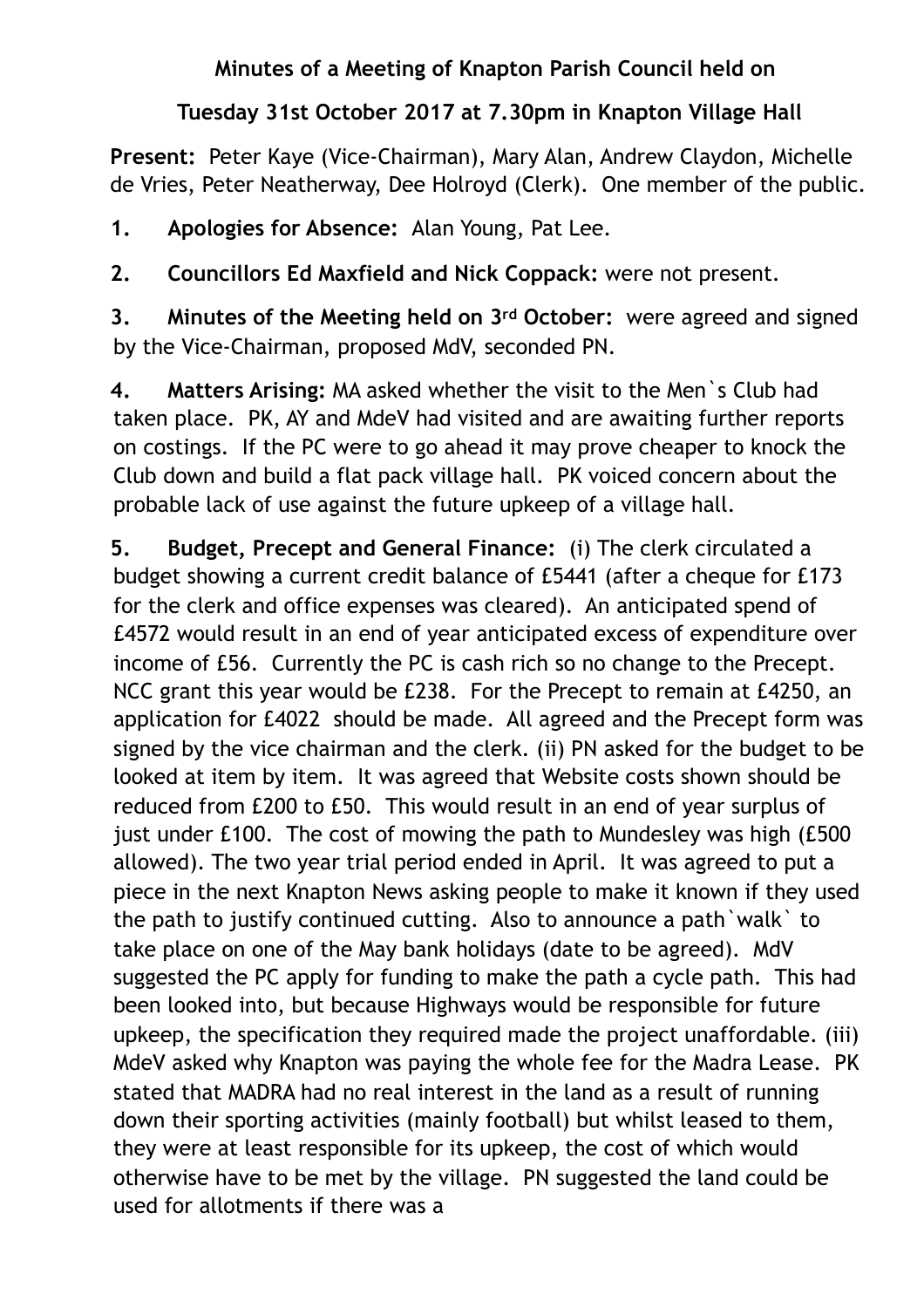demand, generating an income for the PC. PK said that from what he understood, the demand for allotments was low and that some of the current users were working more than one plot as a result. He doubted there would be sufficient demand for allotments created on the plot of land currently leased by MADRA, but this might change sometime in the future. It was not the first time this suggestion had been made.

**6. Development of Land off School Close:** (i) the current planning application was waiting to be registered by NNDC. (ii) PK had done a notice to go on the website once the application had been received, inviting residents to comment by visiting the NNDC website. (iii) The planning application was believed to be for 16 houses, double the original number and the taller buildings were believed to be at the Hall Road end, as opposed to the west end as requested by the pc at previous meetings with Victory Housing Trust. (iv) VHT affordable houses tended to be ugly and this development would be at the entrance to the village. MdV was willing to visit homes in Knapton to get support of as many people as possible to hold a referendum on the current unattractive plans. If more than fifty did so, under the Localism Act NNDC would be forced to consider their comments. There is a charity which can help with designing good looking, affordable housing. (v) It was suggested that social media be involved together with the press and possibly television. PK would talk to someone on the North Norfolk News. (vi) Once plans were in it was vital that as many people as possible made their comments known to NNDC and a public meeting should be held to encourage this.

**7. Madra Lease:** No development.

**8. Correspondence received:** had been circulated. There was a letter from Vattenfall, who would be putting in some pipework, but it was not expected to affect Knapton. PK would circulate the date of a Vattenfall Road Show to be held in North Walsham, which some PC members might like to attend.

**9. Any Other Business:** (i) PK asked who might lay the wreath in Knapton on 11th November. (ii) Pigneys Wood had been transferred to Norfolk Wildlife with effect from 14/10/2017. This was largely as a result of the